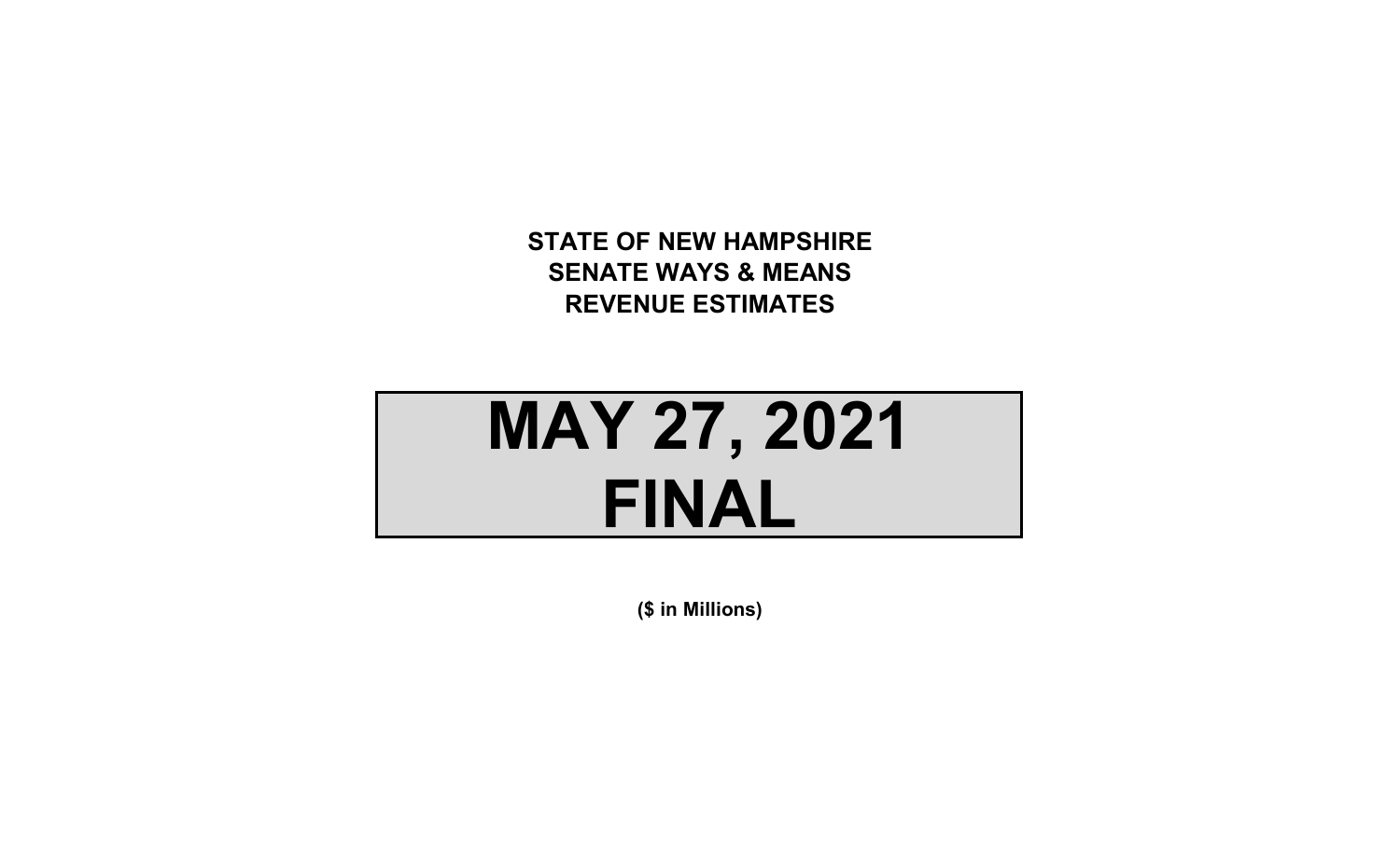# **STATE OF NEW HAMPSHIRE DRA Tax Estimates Ranges May 10, 2021**

|                                    |                       | (A)        |         | (B)     | (C)         |              | (D)       | (E)         | (F)         |
|------------------------------------|-----------------------|------------|---------|---------|-------------|--------------|-----------|-------------|-------------|
|                                    |                       |            | FY 2021 |         | FY 2022     |              |           | FY 2023     |             |
|                                    |                       | Low        |         | High    | Low         |              | High      | Low         | High        |
| <b>Business Tax Total</b>          |                       | \$947.5    |         | \$964.9 | \$966.5     |              | \$1,022.8 | \$995.4     | \$1,073.9   |
|                                    | Percent Change        |            |         |         | 2.0%        |              | 6.0%      | 3.0%        | 5.0%        |
|                                    |                       |            |         |         |             |              |           |             |             |
| <b>Meals and Rentals Tax</b>       |                       | \$315.4    |         | \$320.4 | \$331.2     | \$           | 352.4     | \$344.4     | \$<br>373.6 |
|                                    | Percent Change        |            |         |         | 5.0%        |              | 10.0%     | 4.0%        | 6.0%        |
|                                    |                       |            |         |         |             |              |           |             |             |
| <b>Tobacco Tax</b>                 |                       | \$245.6    |         | \$248.3 | \$238.2     | \$           | 248.3     | \$228.7     | \$<br>245.8 |
|                                    | <b>Percent Change</b> |            |         |         | $-3.0%$     |              | 0.0%      | $-4.0%$     | $-1.0%$     |
|                                    |                       |            |         |         |             |              |           |             |             |
| <b>Interest and Dividends</b>      |                       | \$124.0    |         | \$132.0 | \$129.0     | \$           | 139.9     | \$131.5     | \$<br>145.5 |
|                                    | Percent Change        |            |         |         | 4.0%        |              | 6.0%      | 2.0%        | 4.0%        |
|                                    |                       |            |         |         |             |              |           |             |             |
| <b>Communications Services Tax</b> |                       | \$<br>39.1 | \$      | 39.1    | \$<br>39.1  | \$           | 39.1      | \$<br>39.1  | \$<br>39.1  |
|                                    | Percent Change        |            |         |         | 0.0%        |              | 0.0%      | 0.0%        | 0.0%        |
|                                    |                       |            |         |         |             |              |           |             |             |
| <b>Real Estate Transfer Tax</b>    |                       | \$201.5    |         | \$205.7 | \$<br>187.4 | $\mathbf{s}$ | 201.6     | \$<br>168.7 | \$<br>185.5 |
|                                    | <b>Percent Change</b> |            |         |         | $-7.0%$     |              | $-2.0%$   | $-10.0%$    | $-8.0%$     |
|                                    |                       |            |         |         |             |              |           |             |             |
| <b>Utility Property Tax</b>        |                       | \$<br>40.6 | \$      | 40.6    | \$<br>40.6  | \$           | 40.6      | \$<br>40.6  | \$<br>40.6  |
|                                    | Percent Change        |            |         |         | 0.0%        |              | 0.0%      | 0.0%        | 0.0%        |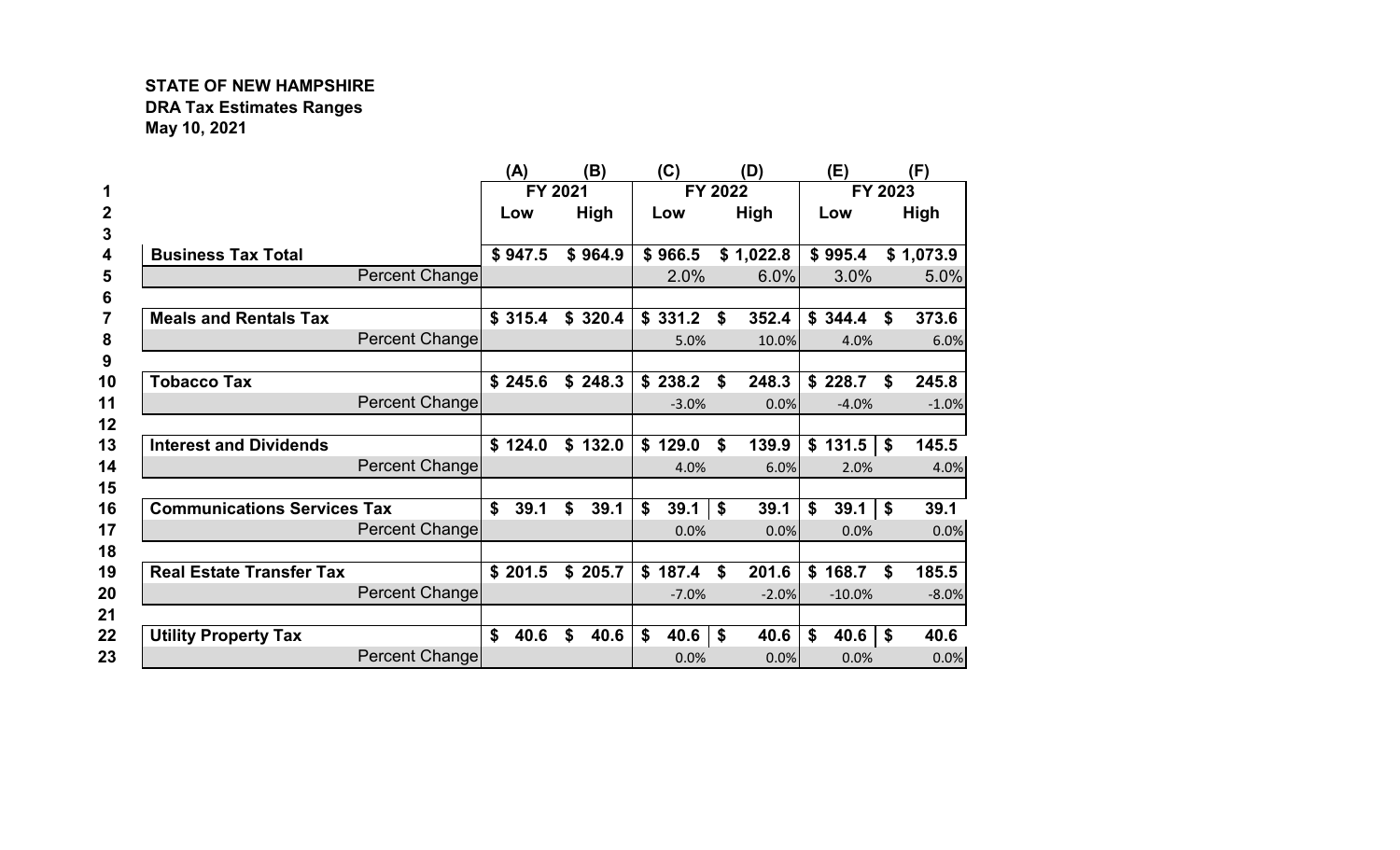## 5/27/21

### **General Fund and Education Trust Fund Estimates**

| (in millions)                           |    |                     |     | House Ways and Means Estimates 3/18/21 |         |              |    |         | <b>Senate Ways and Means Estimates</b> |          |      |              |  |                       | Difference (Senate Est - House Est) |             |      |         |     |         |
|-----------------------------------------|----|---------------------|-----|----------------------------------------|---------|--------------|----|---------|----------------------------------------|----------|------|--------------|--|-----------------------|-------------------------------------|-------------|------|---------|-----|---------|
| <b>Revenue Category (Current Law)</b>   |    | <b>FY 2021 Plan</b> |     | FY 2021*                               | FY 2022 |              |    | FY 2023 |                                        | FY 2021* |      | FY 2022      |  | FY 2023               |                                     | FY 2021     |      | FY 2022 |     | FY 2023 |
| <b>Business Profits Tax</b>             |    | 496.6               |     | 569.2                                  | -S      | 576.4        | .S | 591.6   |                                        | 655.0    |      | 678.5        |  | 700.1                 |                                     | 85.8        | Ś.   | 102.1   |     | 108.5   |
| <b>Business Enterprise Tax</b>          |    | 289.4               |     | 267.8                                  | -\$     | 271.3        | -S | 278.4   |                                        | 308.2    |      | 319.3        |  | $329.5$ $\frac{1}{5}$ |                                     | $40.4$   \$ |      | 48.0    |     | 51.1    |
| <b>Business Taxes Subtotal</b>          |    | 786.0               |     | 837.0                                  | \$      | 847.7        | -S | 870.0   |                                        | 963.2    |      | 997.8        |  | $1,029.6$ \$          |                                     | 126.2       |      | 150.1   |     | 159.6   |
| M&R                                     |    | 386.9               |     | 311.0                                  | -\$     | 341.0        |    | 360.0   |                                        | 320.4    |      | $342.8$   \$ |  | 359.9                 |                                     | 9.4         | \$   | 1.8     |     | (0.1)   |
| <b>Tobacco</b>                          |    | 201.2               |     | 247.8                                  | \$      | 244.8        | \$ | 240.5   |                                        | 247.5    | .S   | $247.5$ \$   |  | $240.0$   \$          |                                     | $(0.3)$ \$  |      | 2.7     |     | (0.5)   |
| Liquor                                  |    | 133.8               |     | 129.0                                  | -\$     | 138.0        |    | 138.0   |                                        | 133.0    |      | $137.6$   \$ |  | 137.2                 |                                     | 4.0         |      | (0.4)   |     | (0.8)   |
| <b>I&amp;D</b>                          |    | 116.9               |     | 128.8                                  | -S      | 136.5        |    | 138.0   |                                        | 131.5    |      | 138.0        |  | 142.1                 |                                     | 2.7         |      | 1.5     |     | 4.1     |
| <b>Insurance Tax</b>                    |    | 130.9               |     | 130.0                                  | -\$     | 128.0        | Ŝ. | 134.0   |                                        | 135.0    |      | 130.0        |  | 135.0                 |                                     | 5.0         |      | 2.0     |     | 1.0     |
| Communication                           |    | 39.8                |     | 38.8                                   | -S      | 38.8         |    | 38.8    |                                        | 39.1     |      | 39.1         |  | 39.1                  |                                     | 0.3         |      | 0.3     |     | 0.3     |
| <b>Real Estate Transfer</b>             |    | 158.4               |     | 194.0                                  | .S      | 182.0        |    | 171.0   |                                        | 204.0    |      | 197.8        |  | 181.9                 |                                     | 10.0        |      | 15.8    |     | 10.9    |
| <b>Court Fine/Fees</b>                  |    | 12.7                |     | 12.3                                   | S       | 12.6         |    | 12.7    |                                        | 12.3     |      | 12.7         |  | 13.0                  |                                     |             |      | 0.1     |     | 0.3     |
| <b>Securities Revenue</b>               |    | 44.3                |     | 41.3                                   | S       | 42.0         |    | 42.5    |                                        | 41.3     |      | 42.0         |  | 42.5                  |                                     |             |      |         |     |         |
| <b>Beer Tax</b>                         |    | 13.1                |     | 13.2                                   | -S      | 13.2         |    | 13.2    |                                        | 13.2     |      | 13.2         |  | 13.2                  |                                     |             |      |         |     |         |
| Other                                   |    | 71.8                |     | 64.8                                   | \$      | 68.1         |    | 70.1    |                                        | 62.4     |      | 66.0         |  | 68.3                  |                                     | (2.4)       |      | (2.1)   |     | (1.8)   |
| Lottery Revenue                         |    | 110.4               |     | 130.6                                  | -\$     | 125.0        | .S | 127.5   |                                        | 128.0    |      | 125.0        |  | 127.5                 |                                     | $(2.6)$ \$  |      |         |     |         |
| <b>Tobacco Settlement</b>               |    | 39.2                |     | 38.4                                   | -S      | 38.2         |    | 36.3    |                                        | 47.8     |      | 38.2         |  | 36.3                  |                                     | 9.4         |      |         |     |         |
| <b>Utility Property Tax</b>             |    | 44.2                |     | 42.3                                   | -S      | 42.3         |    | 42.3    |                                        | 40.6     |      | 40.6         |  | 40.6                  |                                     | (1.7)       |      | (1.7)   |     | (1.7)   |
| <b>Statewide Education Property Tax</b> |    | 363.1               |     | 363.1                                  | S       | 363.1        |    | 363.1   |                                        | 363.1    |      | 363.1        |  | 363.1                 |                                     |             |      |         |     |         |
| <b>Medicaid Recoveries</b>              |    | 3.3                 |     | 3.3                                    | -Ş      | 2.7          | -S | 2.5     |                                        | 3.3      |      | 2.7          |  | $2.5$   \$            |                                     |             |      |         |     |         |
| <b>Current Law Totals</b>               | -Ş | 2,656.0             | l Ş | $2,725.7$ \$                           |         | $2,764.0$ \$ |    | 2,800.5 | -S                                     | 2,885.7  | l \$ | $2,934.1$ \$ |  | $2,971.8$ \$          |                                     | 160.0       | I \$ | 170.1   | -\$ | 171.3   |

\*FY 2021 Governor Estimates are net of the anomalous accruals as shown in table below.

#### **\*FY 2020 Anomalous Accruals Removed from FY 2021**

| <b>Business Taxes</b>       | 18.2 |
|-----------------------------|------|
| M&R Tax                     | 1.6  |
| <b>Tobacco Tax</b>          | 1.4  |
| <b>I&amp;D</b>              | 9.2  |
| ICommunication Services Tax | 0.2  |
| Real Estate Transfer Tax    | 0.2  |
| <b>Total</b>                | 30.8 |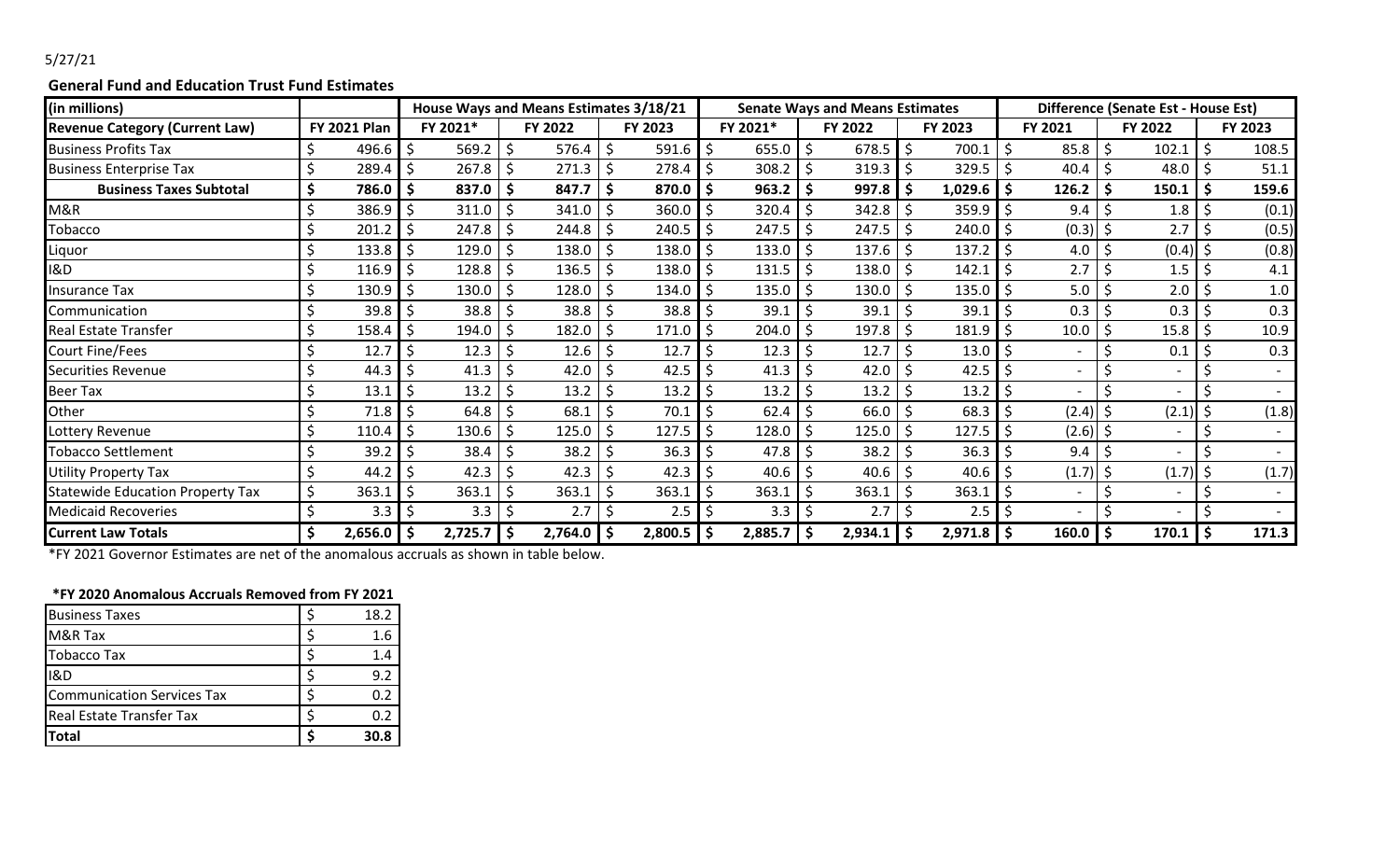# 5/27/21

|                                         |         |                         |         | House Ways and Means Estimates 3/18/21 |         |                          |         |              | <b>Senate Ways and Means Estimates</b> |              |                    |                          |         |              | Difference (Senate Est - House Est) |                |         |                      |              |         |
|-----------------------------------------|---------|-------------------------|---------|----------------------------------------|---------|--------------------------|---------|--------------|----------------------------------------|--------------|--------------------|--------------------------|---------|--------------|-------------------------------------|----------------|---------|----------------------|--------------|---------|
| <b>Changes to Current Law</b>           |         | <b>FY 2021 Plan</b>     |         | FY 2021                                |         | FY 2022                  |         | FY 2023      |                                        | FY 2021      |                    | FY 2022                  |         | FY 2023      |                                     | FY 2021        |         | FY 2022              |              | FY 2023 |
| Additional DRA Auditors (HB1, House     |         |                         |         |                                        |         |                          |         |              |                                        |              |                    |                          |         |              |                                     |                |         |                      |              |         |
| <b>Finance Division I add)</b>          | \$      |                         |         |                                        | S       |                          |         | 3.0          | -\$                                    |              |                    |                          |         |              |                                     |                |         |                      |              | (3.0)   |
| Additional DRA Auditors (HB1 as         |         |                         |         |                                        |         |                          |         |              |                                        |              |                    |                          |         |              |                                     |                |         |                      |              |         |
| Introduced)                             | \$      |                         | S       |                                        | Ŝ.      | 0.7                      | \$      | $3.2$   \$   |                                        |              | \$                 | $0.7$ \$                 |         | 3.2          |                                     |                |         |                      |              |         |
| M&R Rate Decrease to 8.5% (HB2,         |         |                         |         |                                        |         |                          |         |              |                                        |              |                    |                          |         |              |                                     |                |         |                      |              |         |
| Sections 94-96)                         |         |                         |         |                                        | Ŝ.      | $(11.4)$ \$              |         | $(19.0)$ \$  |                                        |              |                    | $(11.4)$ \$              |         | $(19.0)$ \$  |                                     |                |         |                      |              |         |
| BET Threshold Increase to \$250K (HB2,  |         |                         |         |                                        |         |                          |         |              |                                        |              |                    |                          |         |              |                                     |                |         |                      |              |         |
| Sections 97-99)                         | \$      |                         | S       |                                        | \$      |                          | \$      | $(3.1)$ \$   |                                        |              | -\$                | $\overline{\phantom{a}}$ | $\zeta$ | $(3.1)$ \$   |                                     |                |         |                      |              |         |
| BET Rate Decrease to 0.55% (HB 2,       |         |                         |         |                                        |         |                          |         |              |                                        |              |                    |                          |         |              |                                     |                |         |                      |              |         |
| Sections 100,101-a)                     | \$      |                         | S       |                                        | S       | $(4.7)$ \$               |         | $(13.3)$ \$  |                                        |              | S.                 | $(4.7)$ \$               |         | $(13.3)$ \$  |                                     |                |         |                      |              |         |
| Offsetting BPT Revenue Increases (HB    |         |                         |         |                                        |         |                          |         |              |                                        |              |                    |                          |         |              |                                     |                |         |                      |              |         |
|                                         | \$      |                         | \$      |                                        | \$      |                          | \$      |              | \$                                     |              | \$                 |                          | \$      |              |                                     |                |         |                      |              |         |
| BPT Rate Decrease to 7.6% (HB 2,        |         |                         |         |                                        |         |                          |         |              |                                        |              |                    |                          |         |              |                                     |                |         |                      |              |         |
| Sections 101, 101-a)                    |         |                         |         |                                        | Ŝ.      | $(1.3)$ \$               |         | $(3.6)$ \$   |                                        |              | \$                 | $(1.3)$ \$               |         | $(3.6)$ \$   |                                     |                | Ŝ       |                      |              |         |
| I&D Tax 5 Year Phase Out (HB 2,         |         |                         |         |                                        |         |                          |         |              |                                        |              |                    |                          |         |              |                                     |                |         |                      |              |         |
| Sections 80-92)                         | \$      |                         | S       |                                        | \$      |                          | \$      | $(6.3)$ \$   |                                        |              | \$                 |                          | \$      | $(6.3)$ \$   |                                     |                |         |                      | <sup>S</sup> |         |
| Credit Carry Forward Limitation (HB2,   |         |                         |         |                                        |         |                          |         |              |                                        |              |                    |                          |         |              |                                     |                |         |                      |              |         |
| Sections 104-105)                       | \$      |                         | S       |                                        | S       | $(4.0)$ \$               |         | $(11.0)$ \$  |                                        |              | <sup>\$</sup>      | $(4.0)$ \$               |         | $(11.0)$ \$  |                                     | $\blacksquare$ | S       |                      |              |         |
| Single Sales Factor Delay (HB2, Section |         |                         |         |                                        |         |                          |         |              |                                        |              |                    |                          |         |              |                                     |                |         |                      |              |         |
| 287, 289; HB 281)                       | \$      |                         | Ś       |                                        | \$      |                          | \$      | $20.0$ \$    |                                        |              | \$                 |                          | \$      |              | S.                                  |                | Ŝ       |                      | Ŝ.           | (20.0)  |
| Historic Horse Racing (HB2 Sections 292 |         |                         |         |                                        |         |                          |         |              |                                        |              |                    |                          |         |              |                                     |                |         |                      |              |         |
| 301; HB 626)                            | \$      |                         | Ś       |                                        | Ŝ.      | $6.0$ \$                 |         | 12.0         | l \$                                   |              | \$                 | $6.0$   \$               |         | 12.0         |                                     |                | S       |                      |              |         |
| SWEPT Reduction (HB2, Section 354)      | \$      |                         | Ś.      |                                        | Ś.      | $\overline{\phantom{a}}$ | \$      | $(100.0)$ \$ |                                        |              | $\zeta$            | $\overline{\phantom{a}}$ | \$      | $(100.0)$ \$ |                                     |                |         |                      | Ś            |         |
| Liquor License (HB2 Sections 303-313;   |         |                         |         |                                        |         |                          |         |              |                                        |              |                    |                          |         |              |                                     |                |         |                      |              |         |
| HB 591)                                 |         |                         |         |                                        | Ş.      | 0.0                      | \$      | 0.0          | \$                                     |              |                    |                          |         |              |                                     |                |         | $(0.0)$ \$           |              | (0.0)   |
| <b>Payroll Protection Program</b>       | $\zeta$ |                         | $\zeta$ |                                        | $\zeta$ |                          | $\zeta$ |              | $\mathsf{S}$                           |              | $\zeta$            | $(25.4)$ \$              |         | $(44.0)$ \$  |                                     |                | $\zeta$ | $(25.4)$ \$          |              | (44.0)  |
| Dedicated M&R Fund (30%)                | $\zeta$ |                         | $\zeta$ |                                        | $\zeta$ |                          | \$      |              | Ś                                      |              | $\mathsf{\hat{S}}$ | $(92.6)$ \$              |         | $(95.6)$ \$  |                                     |                | $\zeta$ | $(92.6)$ \$          |              | (95.6)  |
|                                         |         |                         |         |                                        |         |                          |         |              |                                        |              |                    |                          |         |              |                                     |                |         |                      |              |         |
| Additional Transfer to ETF - Payoff of  |         |                         |         |                                        |         |                          |         |              |                                        |              |                    |                          |         |              |                                     |                |         |                      |              |         |
| Lottery Commission building mortgage    | $\zeta$ |                         | \$      |                                        | \$      |                          | \$      |              | $\ddot{\mathsf{S}}$                    |              | \$                 | $0.2$   \$               |         | $0.2$ \$     |                                     |                | -Ş      | 0.2                  | \$           | 0.2     |
| <b>Proposed Changes to Current Law</b>  |         |                         |         |                                        |         |                          |         |              |                                        |              |                    |                          |         |              |                                     |                |         |                      |              |         |
| <b>Revenue Total</b>                    |         |                         |         |                                        |         | $(14.7)$ \$              |         | $(118.1)$ \$ |                                        |              |                    | $(132.5)$ \$             |         | $(280.5)$ \$ |                                     |                |         | $(117.8)$ \$         |              | (162.4) |
| <b>Totals</b>                           | \$      | $\overline{2,656.0}$ \$ |         | $2,725.7$ \$                           |         | $2,749.3$ \$             |         | $2,682.4$ \$ |                                        | $2,885.7$ \$ |                    | $2,801.6$ \$             |         | $2,691.3$ \$ |                                     | $160.0$ \$     |         | $\overline{52.3}$ \$ |              | 8.9     |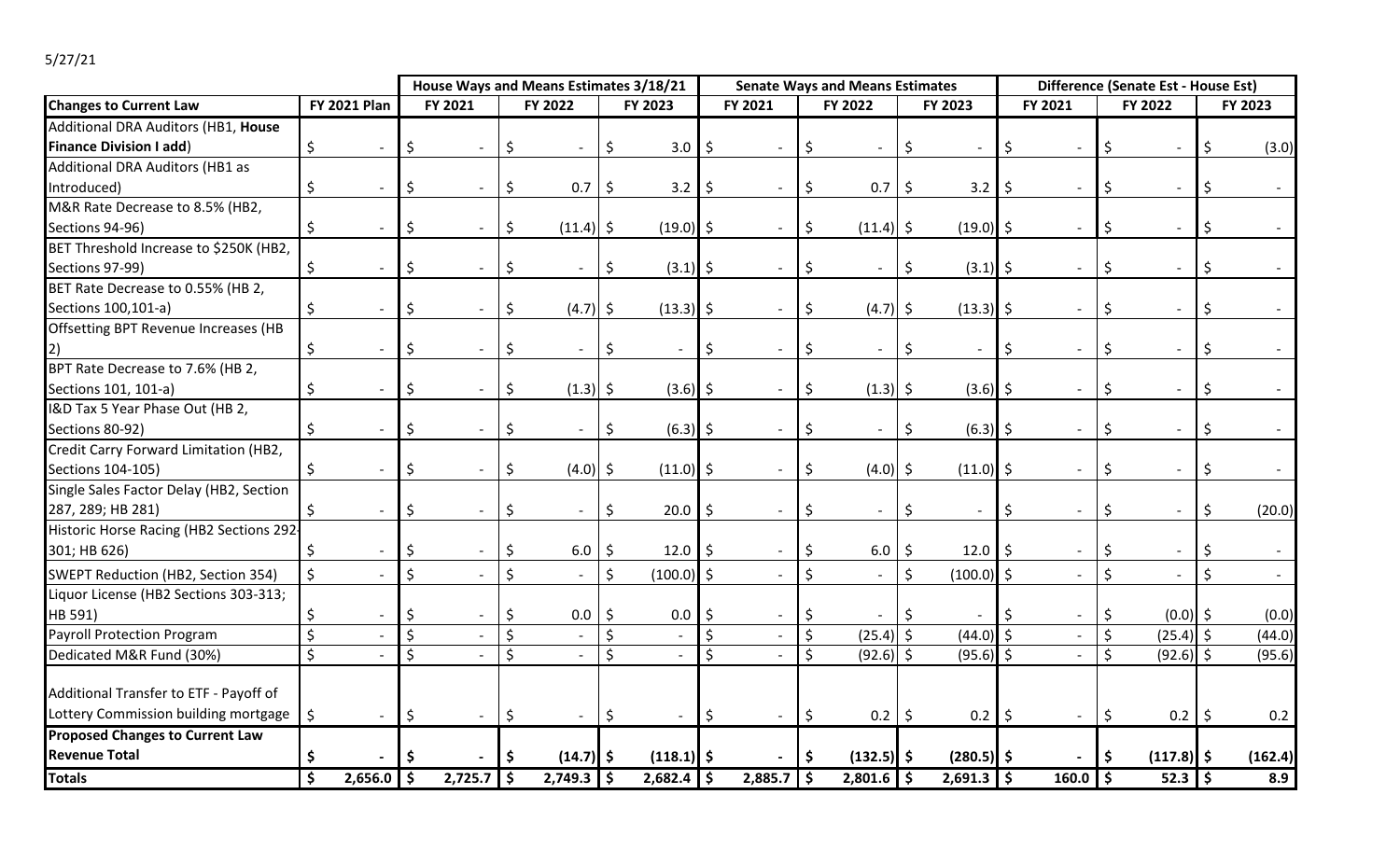## 5/24/21

### **Highway Fund Estimates**

| (in millions)           |                     |         | <b>House Ways and Means Estimates</b> |         |         | <b>Senate Ways and Means Estimates</b> |                     |            |                  |         |
|-------------------------|---------------------|---------|---------------------------------------|---------|---------|----------------------------------------|---------------------|------------|------------------|---------|
| <b>Revenue Category</b> | <b>FY 2021 Plan</b> | FY 2021 | FY 2022                               | FY 2023 | FY 2021 | FY 2022                                | FY 2023             | FY 2021    | FY 2022          | FY 2023 |
| <b>Gas Road Toll</b>    | 5132.4              | \$114.4 | \$120.3                               | \$121.5 | \$116.1 | 5120.3                                 | $$121.8$ :          | .          |                  | 0.3     |
| M-V Fees                | 5123.4              | \$123.7 | \$128.5                               | \$129.5 | \$126.2 | 30.4                                   | \$131.5 <b>1</b> \$ | $2.5 \mid$ | 1.9 <sub>1</sub> | 2.0     |
| <b>Misc</b>             | \$0.2               | \$0.2   | \$0.2                                 | \$0.2]  | \$0.2   | \$0.2                                  | $$0.2]$ ;           |            |                  |         |
| Totals                  | \$256.0             | \$238.3 | \$249.0                               | \$251.2 | \$242.5 | \$250.9                                | $$253.5$ \$         | 4.2        | 1.9              | 2.3     |

\*FY 2022 Governor estimate does not include the \$8.1 million lapse transfer from General Fund Bridge Projects

Senate Ways and Means Approved on 5/17/21